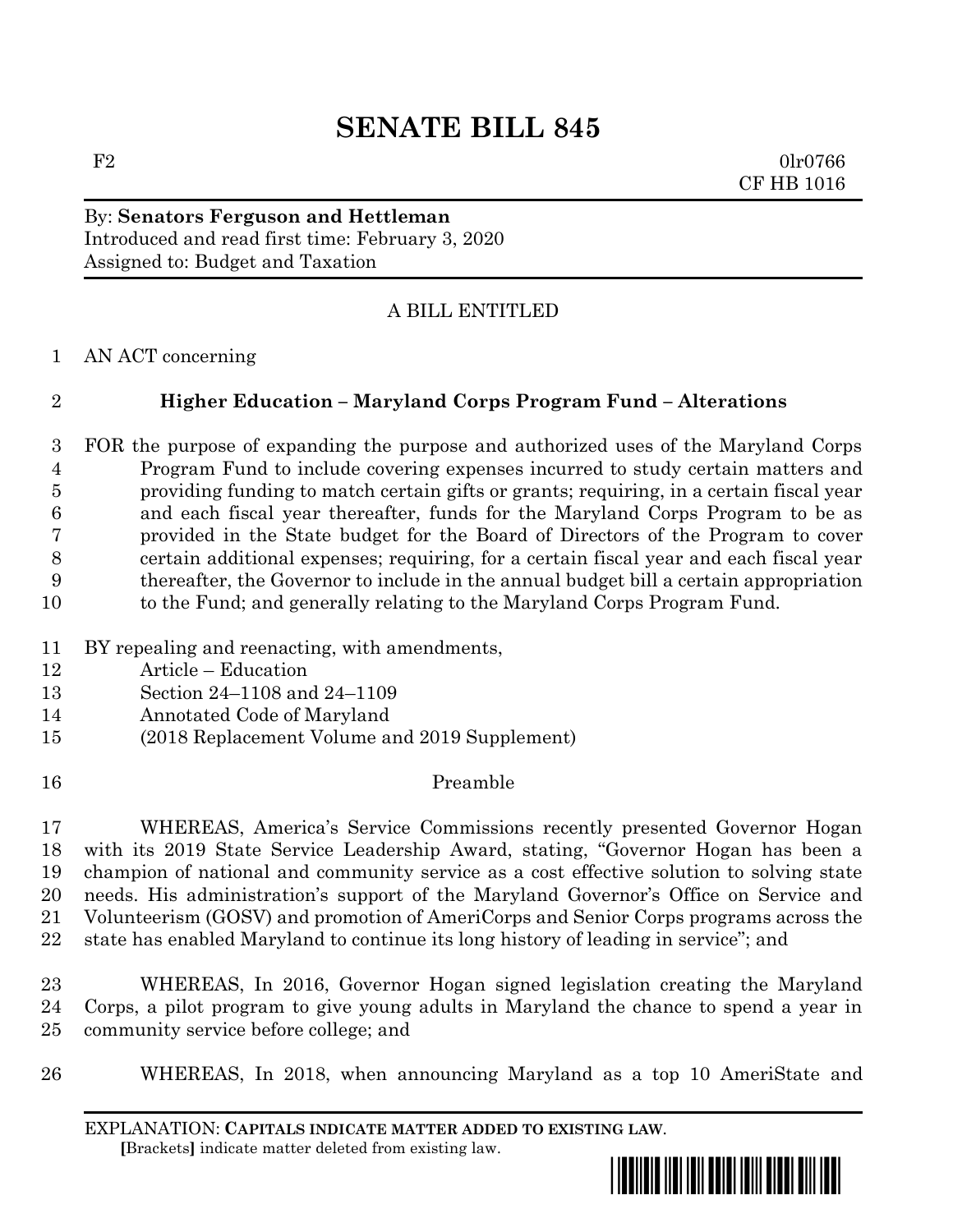#### **SENATE BILL 845**

 Baltimore as a top 10 AmeriCity, Governor Hogan said, "Our administration is proud of this outstanding achievement for Baltimore City and Maryland. AmeriCorps members devote their time, energy, and expertise to serving our communities and addressing the important issues that affect our state, and today's announcement further illustrates the commitment of our citizens to changing Maryland for the better and making a difference in the world"; and

 WHEREAS, The fiscal year 2017 operating budget included \$150,000 for the Maryland Corps Program, but Governor Hogan did not release the funds; now, therefore,

 SECTION 1. BE IT ENACTED BY THE GENERAL ASSEMBLY OF MARYLAND, That the Laws of Maryland read as follows:

- **Article – Education**  24–1108. (a) There is a Maryland Corps Program Fund. (b) The purpose of the Fund is to: (1) Provide stipends to corps participants;
	- (2) Provide scholarships to corps participants who have completed the Program to be used at institutions of higher education in the State toward vocational certificates, associate's degrees, and bachelor's degrees;
	- (3) Cover expenses incurred by the Board, including expenses incurred during the development, issuance, awarding, and funding of the RFP; **[**and**]**
	- (4) Cover expenses incurred by the operator selected under § 24–1105 of this subtitle, as determined by the Board to be relevant to the successful operation of the Program**;**
	- **(5) COVER EXPENSES INCURRED TO STUDY THE POTENTIAL USE OF THE PROGRAM AS A WORKFORCE DEVELOPMENT TOOL IN THE STATE;**
	- **(6) COVER EXPENSES INCURRED TO STUDY HOW ALUMNI OF THE PROGRAM COULD BE BETTER POSITIONED TO MEET THE CURRENT AND FUTURE NEEDS OF EMPLOYERS IN THE STATE; AND**
	- **(7) PROVIDE FUNDING FOR THE PROGRAM TO MATCH GIFTS OR GRANTS RECEIVED BY THE BOARD FOR THE FUND**.
- (c) The Board shall administer the Fund.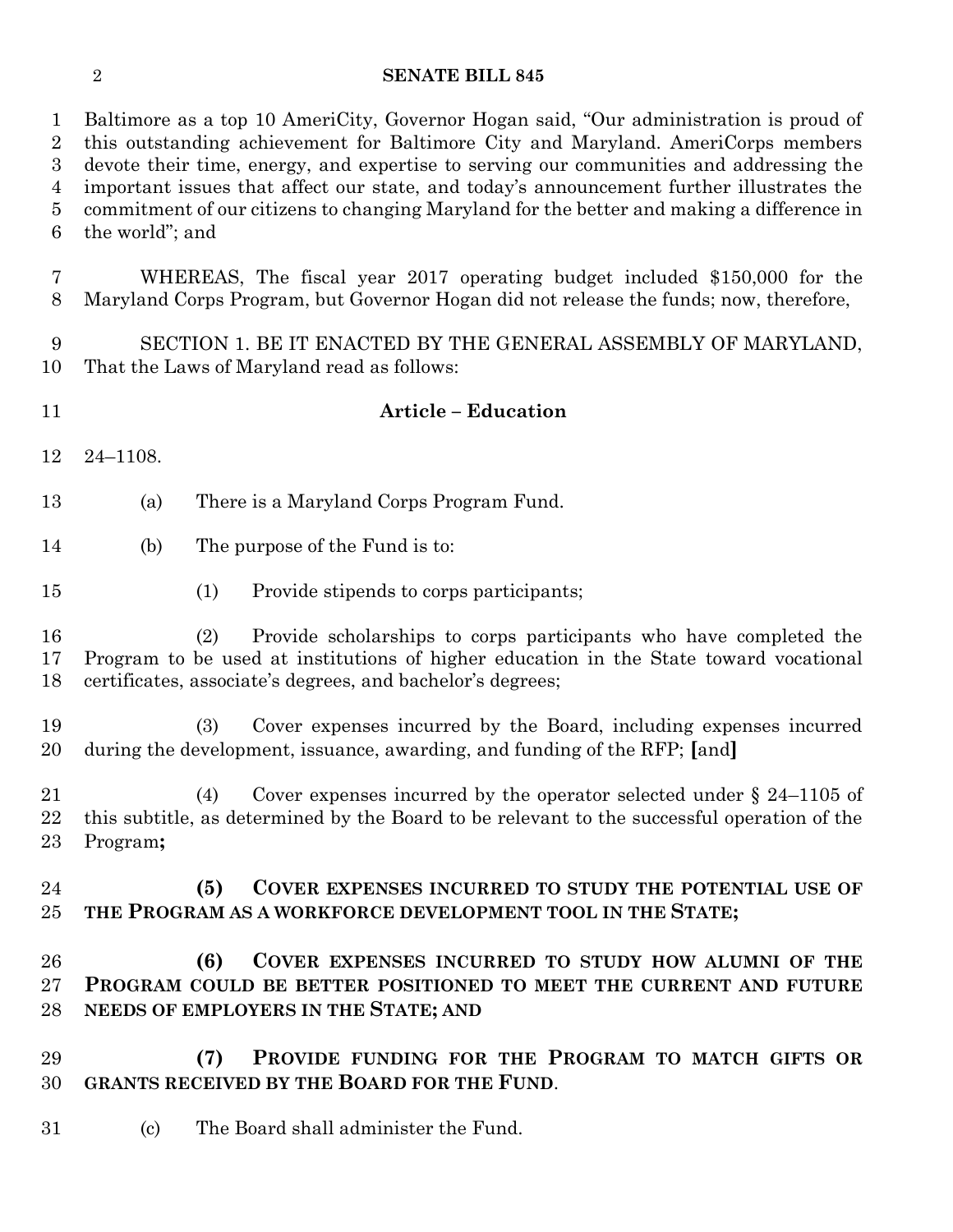### **SENATE BILL 845** 3

| $\mathbf 1$<br>$\overline{2}$ | (d)                                                                                                                     | The Fund is a continuing, nonlapsing fund that is not subject to $\S 7-302$ of the<br>State Finance and Procurement Article. |                                                                                                                                                                                                                            |  |
|-------------------------------|-------------------------------------------------------------------------------------------------------------------------|------------------------------------------------------------------------------------------------------------------------------|----------------------------------------------------------------------------------------------------------------------------------------------------------------------------------------------------------------------------|--|
| $\boldsymbol{3}$<br>4         | (e)                                                                                                                     | (1)                                                                                                                          | The State Treasurer shall hold the Fund separately and shall invest the<br>money in the Fund in the same manner as other State money may be invested.                                                                      |  |
| $\overline{5}$                |                                                                                                                         | (2)                                                                                                                          | Any investment earnings of the Fund shall be credited to the Fund.                                                                                                                                                         |  |
| 6                             | (f)                                                                                                                     |                                                                                                                              | The Comptroller shall account for the Fund.                                                                                                                                                                                |  |
| 7                             | (g)                                                                                                                     | The Board:                                                                                                                   |                                                                                                                                                                                                                            |  |
| 8                             |                                                                                                                         | (1)                                                                                                                          | May accept any gift or grant from any person for the Fund;                                                                                                                                                                 |  |
| 9<br>10                       | Shall use any gift or grant that it receives for the reasons stated under<br>(2)<br>subsection (b) of this section; and |                                                                                                                              |                                                                                                                                                                                                                            |  |
| 11<br>12                      | State Treasurer.                                                                                                        | (3)                                                                                                                          | Shall deposit any gift or grant that it receives for the Fund with the                                                                                                                                                     |  |
| 13                            | (h)                                                                                                                     |                                                                                                                              | The Fund consists of:                                                                                                                                                                                                      |  |
| 14                            |                                                                                                                         | (1)                                                                                                                          | Money appropriated under $\S$ 24–1109 of this subtitle;                                                                                                                                                                    |  |
| 15                            |                                                                                                                         | (2)                                                                                                                          | Gifts or grants received by the Board for the Fund;                                                                                                                                                                        |  |
| 16                            |                                                                                                                         | (3)                                                                                                                          | Investment earnings of the Fund; and                                                                                                                                                                                       |  |
| 17<br>18                      | Fund.                                                                                                                   | (4)                                                                                                                          | Any other money from any other source accepted for the benefit of the                                                                                                                                                      |  |
| 19                            | (i)                                                                                                                     |                                                                                                                              | The Fund may be used only for:                                                                                                                                                                                             |  |
| 20                            |                                                                                                                         | (1)                                                                                                                          | Providing stipends to corps participants;                                                                                                                                                                                  |  |
| 21<br>22<br>23                |                                                                                                                         | (2)                                                                                                                          | Providing scholarships to corps participants who have completed the<br>Program to be used at institutions of higher education in the State toward vocational<br>certificates, associate's degrees, and bachelor's degrees; |  |
| 24<br>25                      |                                                                                                                         | (3)                                                                                                                          | Covering expenses incurred by the Board, including expenses incurred<br>during the development, issuance, awarding, and funding of the RFP; [and]                                                                          |  |
| 26<br>27<br>28                | Program;                                                                                                                | (4)                                                                                                                          | Covering expenses incurred by the operator selected under $\S$ 24–1105<br>of this subtitle, as determined by the Board to be relevant to the successful operation of the                                                   |  |
| 29                            |                                                                                                                         | <b>(5)</b>                                                                                                                   | COVERING EXPENSES INCURRED TO STUDY THE POTENTIAL USE                                                                                                                                                                      |  |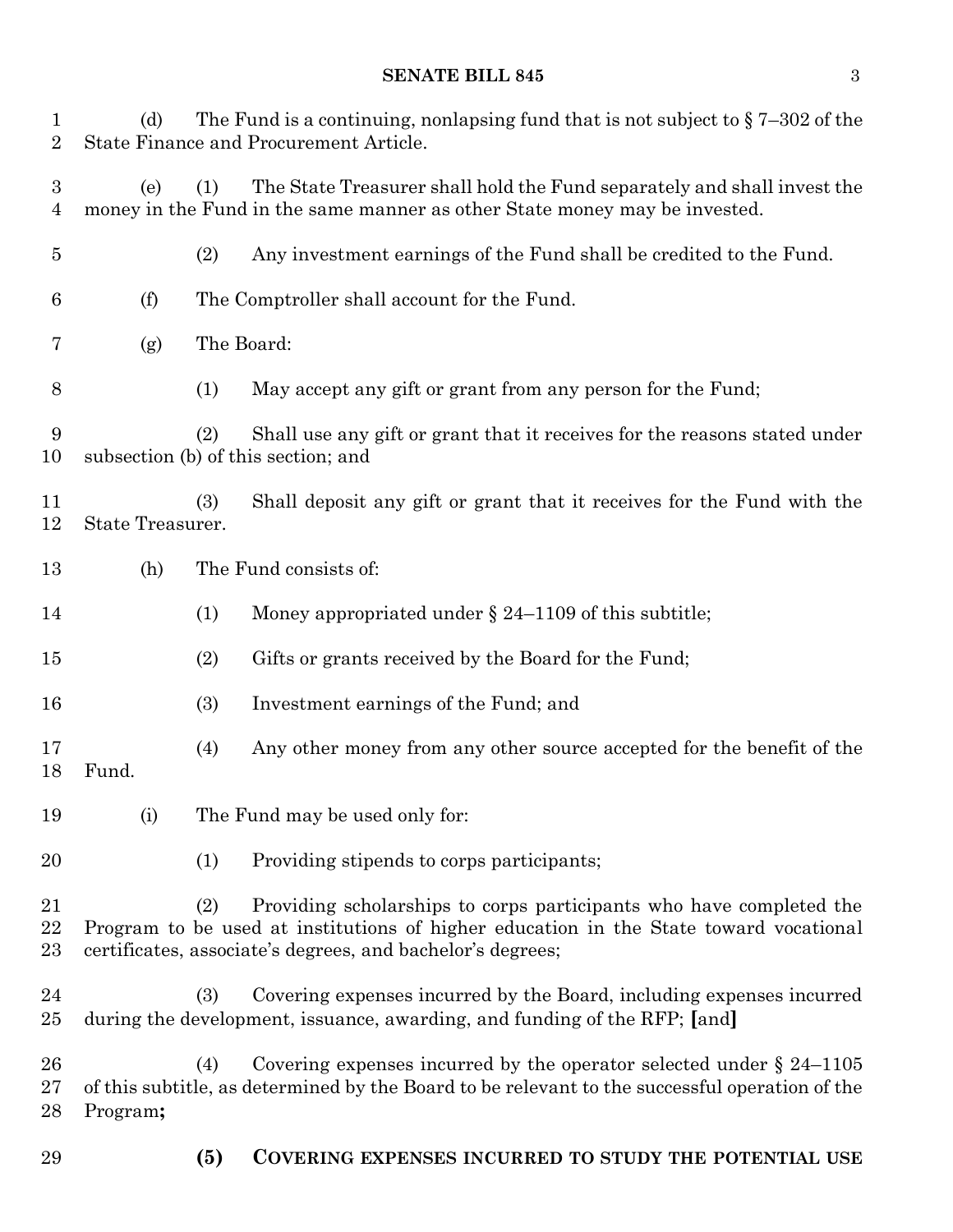|                                       | $\overline{4}$           | <b>SENATE BILL 845</b>                                                                                                                                                                                                                                                                                                  |
|---------------------------------------|--------------------------|-------------------------------------------------------------------------------------------------------------------------------------------------------------------------------------------------------------------------------------------------------------------------------------------------------------------------|
| $\mathbf 1$                           |                          | OF THE PROGRAM AS A WORKFORCE DEVELOPMENT TOOL IN THE STATE;                                                                                                                                                                                                                                                            |
| $\overline{2}$<br>3<br>$\overline{4}$ | (6)                      | COVERING EXPENSES INCURRED TO STUDY HOW ALUMNI OF THE<br>PROGRAM COULD BE BETTER POSITIONED TO MEET THE CURRENT AND FUTURE<br>NEEDS OF EMPLOYERS IN THE STATE; AND                                                                                                                                                      |
| $\overline{5}$<br>6                   | (7)                      | PROVIDING FUNDING FOR THE PROGRAM TO MATCH GIFTS OR<br><b>GRANTS RECEIVED BY THE BOARD FOR THE FUND.</b>                                                                                                                                                                                                                |
| 7<br>8<br>9                           | (i)<br>in this subtitle. | Any unspent portion of the Fund may not be transferred or revert to the<br>General Fund of the State but shall remain in the Fund to be used for the purposes specified                                                                                                                                                 |
| 10<br>11<br>12                        | (k)<br>(1)               | Beginning with fiscal year 2018, at the end of the fiscal year, the Board<br>shall prepare an annual report of the Fund that includes an accounting of all financial<br>receipts and expenditures to and from the Fund.                                                                                                 |
| 13<br>14                              | (2)                      | The Board shall submit a copy of the report to the General Assembly in<br>accordance with $\S 2$ –1257 of the State Government Article.                                                                                                                                                                                 |
| 15                                    | (l)                      | The Fund may be subject to an audit by the Legislative Auditor.                                                                                                                                                                                                                                                         |
| 16                                    | $24 - 1109.$             |                                                                                                                                                                                                                                                                                                                         |
| 17<br>18<br>19                        | (a)<br>this subtitle.    | For fiscal year 2018, funds for the Program shall be as provided in the State<br>budget for the Board to develop, issue, and award the RFP described under $\S 24-1105$ of                                                                                                                                              |
| 20<br>21<br>22<br>23                  |                          | (b) For fiscal year 2019, funds for the Program shall be as provided in the State<br>budget for the Board to disburse stipends to corps participants and to cover any<br>administrative or other costs incurred by the Board or operator selected under $\S 24-1105$<br>of this subtitle to operationalize the Program. |
| 24<br>25                              | (c)                      | For fiscal year 2020 and each fiscal year thereafter, funds for the Program<br>shall be as provided in the State budget for the Board to:                                                                                                                                                                               |
| 26                                    | (1)                      | Provide stipends to corps participants;                                                                                                                                                                                                                                                                                 |
| $\sqrt{27}$<br>28<br>29               | (2)                      | Provide scholarships to corps participants who have completed the<br>Program to be used at institutions of higher education in the State toward vocational<br>certificates, associate's degrees, and bachelor's degrees;                                                                                                |
| 30<br>31                              | (3)                      | Cover expenses incurred by the Board, including expenses incurred<br>during the development, issuance, awarding, and funding of the RFP; and                                                                                                                                                                            |
| 32                                    | (4)                      | Cover expenses incurred by the operator selected under $\S$ 24–1105 of                                                                                                                                                                                                                                                  |